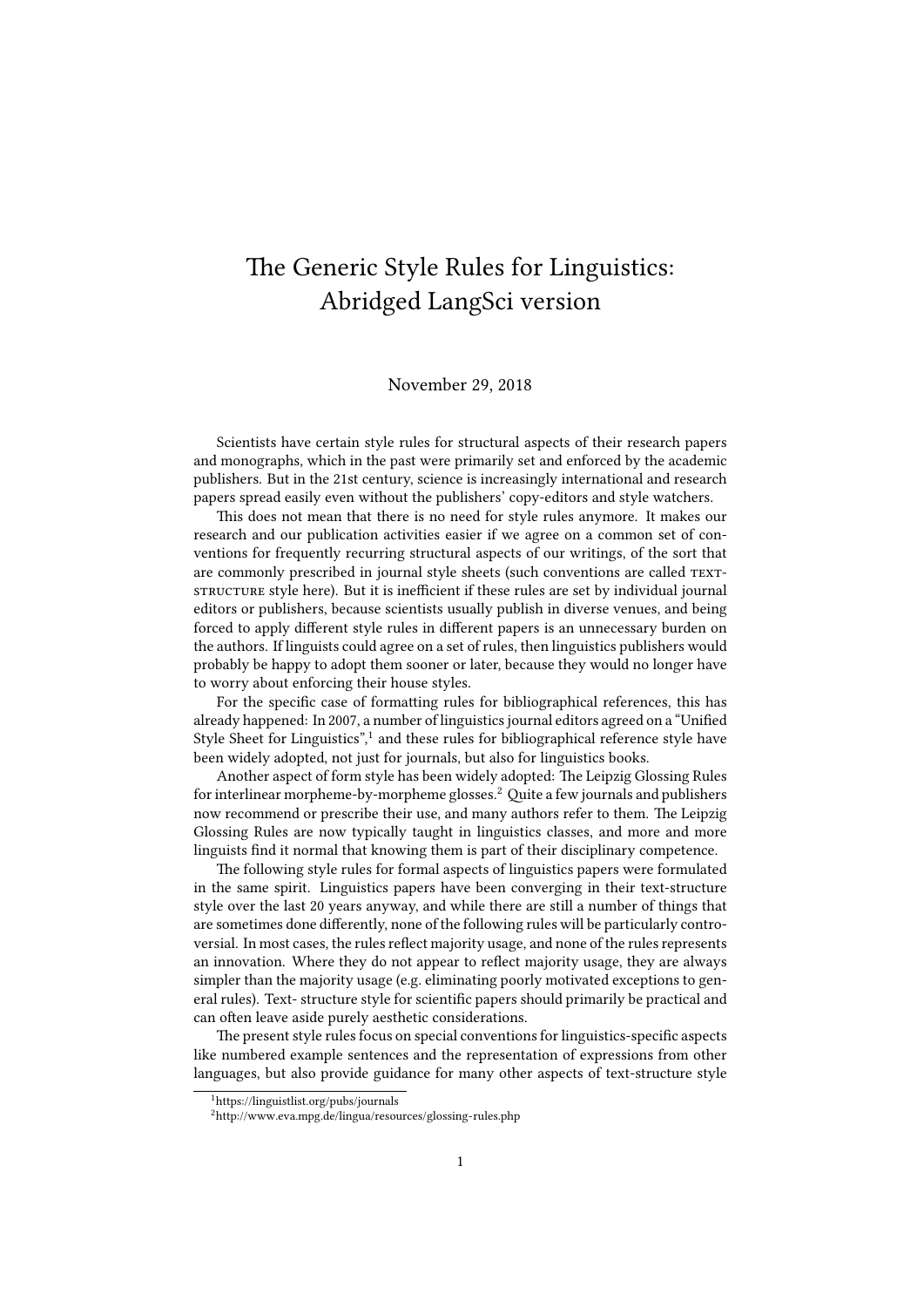which should be uniform across a paper (or an edited volume), and probably also across the papers of a journal. The rules do not say anything about more specific notational conventions that are relevant only to certain subcommunities of linguists, e.g. for syntactic tree representation, transcription of spoken dialogue, optimalitytheoretic tableaux, and so on. (More specific style documents would be needed for each of these.)

Nothing is said here about typographic features such as font type, font size, indentation and line spacing, let alone about margin and paper size. Traditional journal style sheets often specify these features as well, but such text-design features are aspects of typesetting, not of text structure. There is also nothing here about ("editorial style") matters such as English spelling (e.g. hyphenation), comma use, generic pronoun use or date format, as these are issues that are not specific to linguistics and rarely present problems in editing linguistics papers. The present rules are also different from journal style sheets in that they do not give instructions for submitting a paper for typesetting, but concern the form of a paper as it should look to the reader. The reason for this is that while submission rules will continue to depend on diverse typesetting technologies, there is no reason why linguists should not agree on the way certain formal aspects of their papers should appear to the reader (i.e. on textstructure style).

Occasionally the rules below make reference to some other prominent stylesheets, especially those of the journals *Journal of Linguistics* (Cambridge), *Language* (LSA), *Linguistic Inquiry* (MIT Press), and the "Stylesheet for De Gruyter Mouton journals".<sup>3</sup> There is no systematic comparison, but some cross-references seem useful to make readers aware of certain salient differences between styles.

The Generic Style Rules may be occasionally updated in the future. Readers are invited to send comments to Martin Haspelmath (haspelmath@eva.mpg.de). They are published with a CC-BY licence, so anyone is free to put them on their website.

# **1 Parts of the text**

The text of an article begins with the title, followed by the name of the author.

Articles are preceded by an abstract of 100–300 words. About five keywords are given.

Articles are subdivided into sections. Sections have a heading and are usually numbered. The number 0 never occurs.

More than three levels of subsections should only be used in special circumstances. If this cannot be avoided, unnumbered subsection headings are possible.

The last numbered section may be followed by several optional sections (Sources, Acknowledgements, Abbreviations, in this order), and by one or more sections called Appendix (A, B, etc.).

The last part is the alphabetic list of bibliographical references (References). For the style of references, see §16 below.

If a (sub-)section has (sub-)subsections, there must be minimally two of them, and they must be exhaustive. This means that all text in a chapter must belong to some

<sup>3</sup> *Journal of Linguistics*: http://assets.cambridge.org/LIN/LIN\_ifc.pdf

*Language*: http://www.linguisticsociety.org/lsa-publications/language

*Linguistic Inquiry*: http://www.mitpressjournals.org/userimages/ContentEditor/1377619488121/LI\_Style\_ Sheet\_8.20.13.pdf

De Gruyter Mouton: http://www.degruyter.com/staticfiles/pdfs/mouton\_journal\_stylesheet.pdf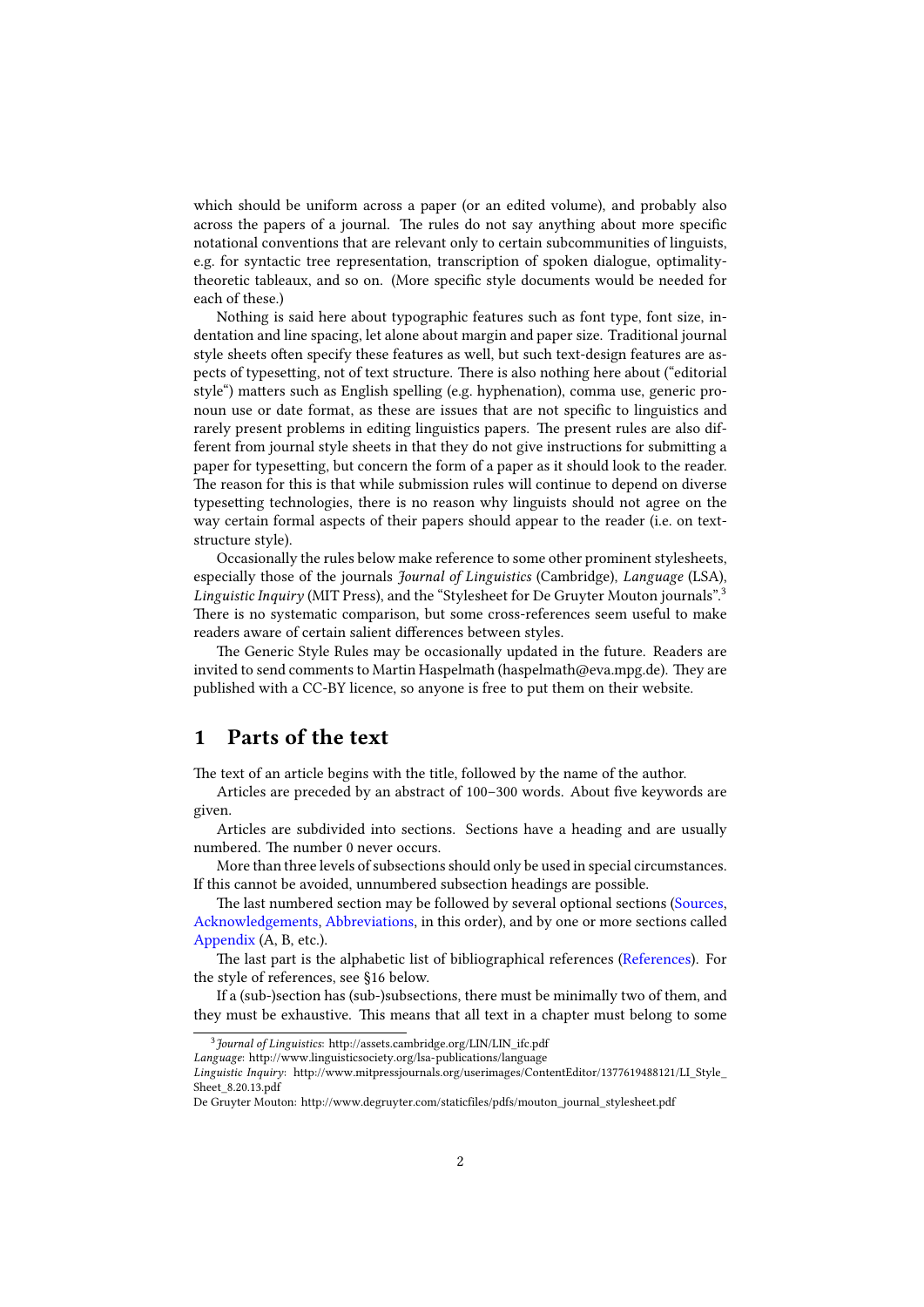section, all text within a section must belong to some subsection, and so on. A short introductory paragraph is allowed by way of exception.

Section headings do not end with a period, and have no special capitalization (see §2).

For the parts of monographs and edited volumes, see §17.2 below.

# **2 Capitalization**

Sentences, proper names and titles/headings/captions start with a capital letter, but there is no special capitalization ("title case") within English titles/headings neither in the article title nor in section headings, captions or table headers.<sup>4</sup> Book titles in the references do not have special capitalization either, regardless of the usage in the original publication (but English journal titles and series titles do, as these are treated as proper names). Thus, we have:

1.1 Overview of the issues

(NOT: Overview of the Issues)

Figure 3. A schematic representation of the workflow

(NOT: A Schematic Representation of the Workflow)

Anderson, Gregory. 2006. *Auxiliary verb constructions*. Oxford: Oxford University Press.

(NOT: *Auxiliary Verb Constructions*)

Capitalization is used only for parts of the article (chapters, figures, tables, appendixes) when they are numbered, e.g.

as shown in Table 5 more details are given in Chapter 3 this is illustrated in Figure 17

Capitalization is also used after the colon in titles, i.e. for the beginning of subtitles:

Clyne, Michael (ed.). 1991. *Pluricentric languages: Different norms in different nations.* Berlin: Mouton de Gruyter.

# **3 Italics**

Italics are used in the following cases:

- For all object-language forms (letters, words, phrases, sentences) that are cited within the text or in numbered examples (see §10). Phonetic transcriptions or phonological representations are not object-language forms.
- For book titles, journal titles, and film titles.

<sup>&</sup>lt;sup>4</sup>Note that the title of the present document has special capitalization because the Generic Style Rules for Linguistics is a name.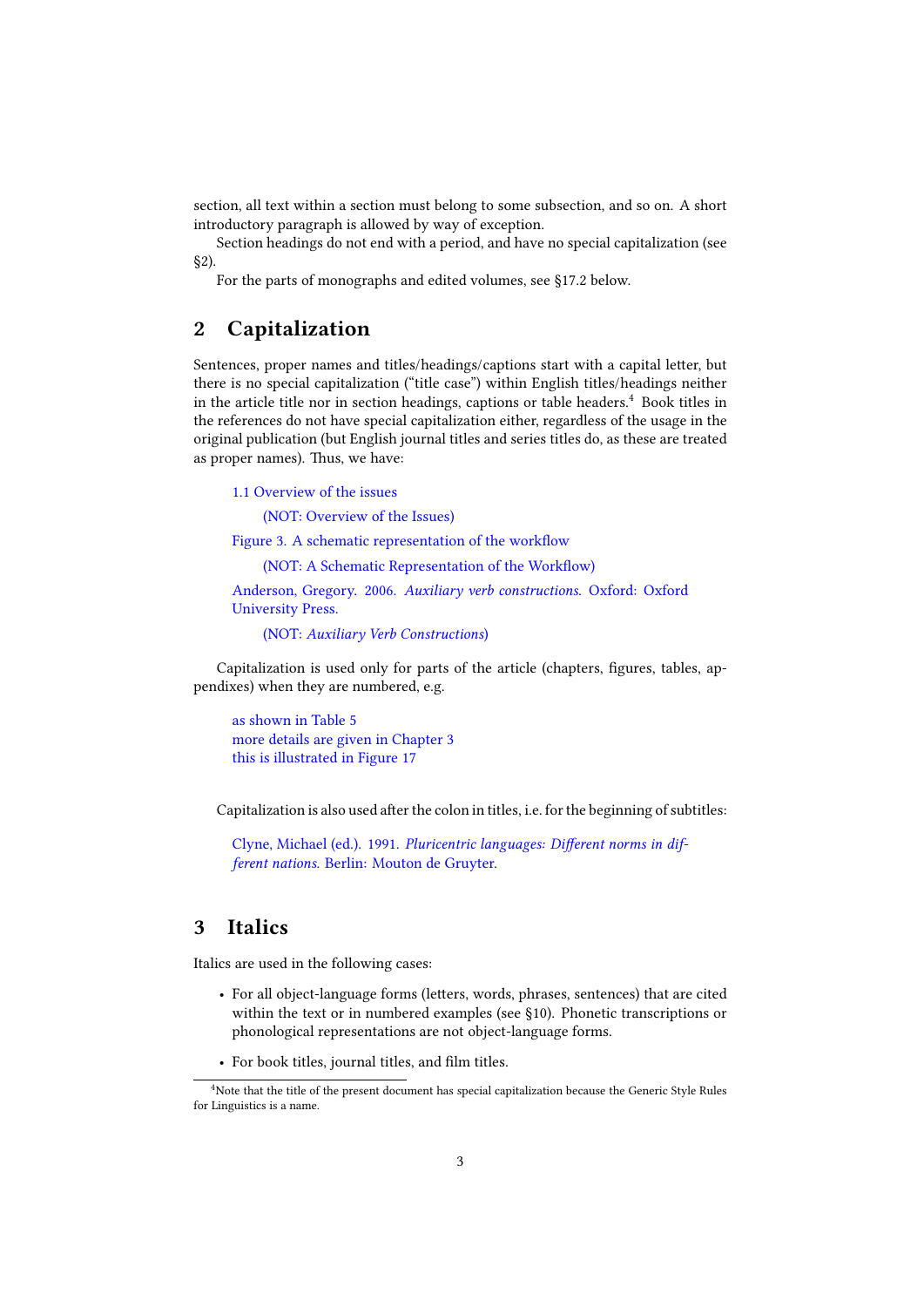• When a technical term is referred to metalinguistically (in such contexts, English technical terms are thus treated like object-language forms), e.g.

the term *quotative* is not appropriate here

I call this construction *quotative*.

• For emphasis of a particular word that is not a technical term, e.g.

This is possible here, but *only* here.

- Italics are not used for commonly used loanwords such as ad hoc, façon de parler, e.g., et al., Sprachbund.
- For emphasis within a quotation, with the indication [emphasis mine] at the end of the quotation.

#### **4 Small caps**

Small caps are used to draw attention to an important term at its first use or definition,<sup>5</sup> e.g.

On this basis, the two main alignment types, namely nominative-accusative and ERGATIVE-ABSOLUTIVE, are distinguished.

Small caps are also used for category abbreviations in interlinear glossing (see §8, §10), and they may be used to indicate stress or focusing in example sentences:

(1) *John called Mary a Republican and then she insulted him.*

# **5 Boldface and other highlighting**

Boldface is generally not used. The only exception is to draw the reader's attention to particular aspects of a linguistic example, whether given within the text or as a numbered example. An illustration is the relative pronoun *dem* in (4) in §10 below.

ALLCAPS and underlining are not normally used for highlighting. Exceptionally, underlining may be used to highlight a single letter in an example word, and in other cases where other kinds of highlighting would not work.

## **6 Quotation marks**

Single quotation marks are used exclusively for linguistic meanings (glosses, translations). Double quotation marks are used for all other cases (citations, scare quotes):

• When a passage from another work is cited in the text, e.g.<sup>6</sup>

According to Takahashi (2009: 33), "quotatives were never used in subordinate clauses in Old Japanese".

<sup>&</sup>lt;sup>5</sup>This is in line with the Language stylesheet. The De Gruyter stylesheet requires italics for this purpose. <sup>6</sup>But note that blockquotes do not have quotation marks.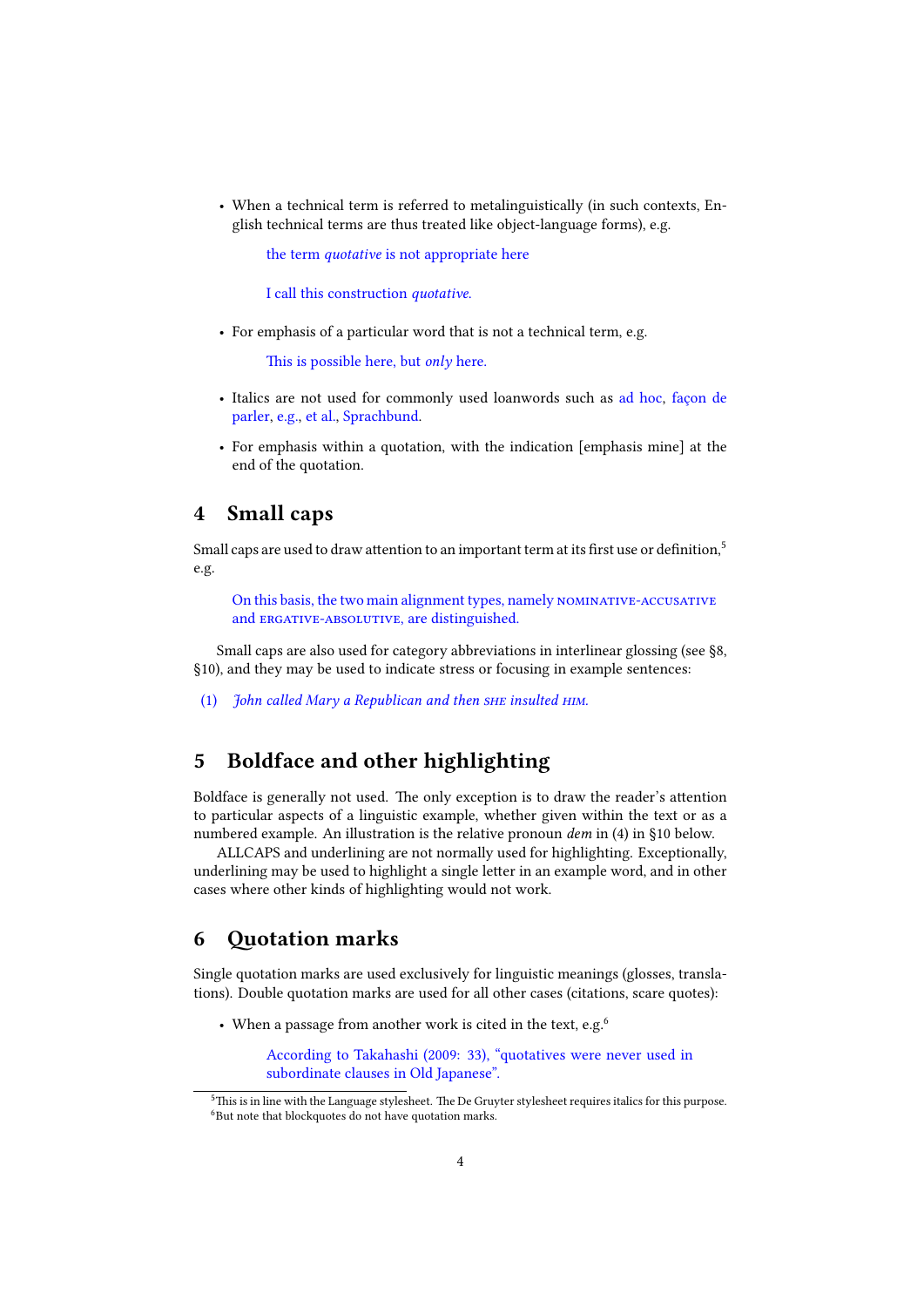• When a technical term or other expression is mentioned that the author does not want to adopt,<sup>7</sup> e.g.

This is sometimes called "pseudo-conservatism", but I will not use this term here, as it could lead to confusion.

Single quotation marks are used exclusively for linguistic meanings,<sup>8</sup> e.g.

Latin *habere* 'have' is not cognate with Old English *hafian* 'have'.

Quotes within quotes are not treated in a special way.

Note that quotations from other languages should be translated (inline if they are short, in a footnote if they are longer).

# **7 Other punctuation matters**

The n-dash (–) surrounded by spaces is used for parenthetical remarks – as in this example – rather than the m-dash  $(-)$ . The n-dash is also used for number ranges, but not surrounded by spaces (e.g. 1995–1997).

Ellipsis in a quotation is indicated by ….

Angle brackets are used for specific reference to written symbols, e.g. the letter  $\langle q \rangle$ .

# **8 Abbreviations**

Abbreviations of uncommon expressions should be avoided in the text. Language names should not normally be abbreviated.

The use of abbreviations is desirable for grammatical category labels in interlinear morpheme-by-morpheme translations. (The Leipzig Glossing Rules include a standard list of frequently used and widely understood category label abbreviations.)

When a complex term that is not widely known is referred to frequently, it may be abbreviated (e.g. poc for "double-object construction"). The abbreviation should be given both in the text when it is first used and at the end of the article in the *Abbreviations* section.

Abbreviations of uncommon expressions are not used in headings or captions, and they should be avoided at the beginning of a chapter or major section.

#### **9 In-text citation**

Please see the Unified Style Sheet:

https://www.linguisticsociety.org/resource/unified-style-sheet.

<sup>&</sup>lt;sup>7</sup> Alternatively, italics could be used here.

<sup>8</sup>The distinction between single and double quotation marks is not made by *Language* and *Journal of Linguistics*, but is very useful and is practiced widely (e.g. required by the *Linguistic Inquiry* and De Gruyter Mouton stylesheets).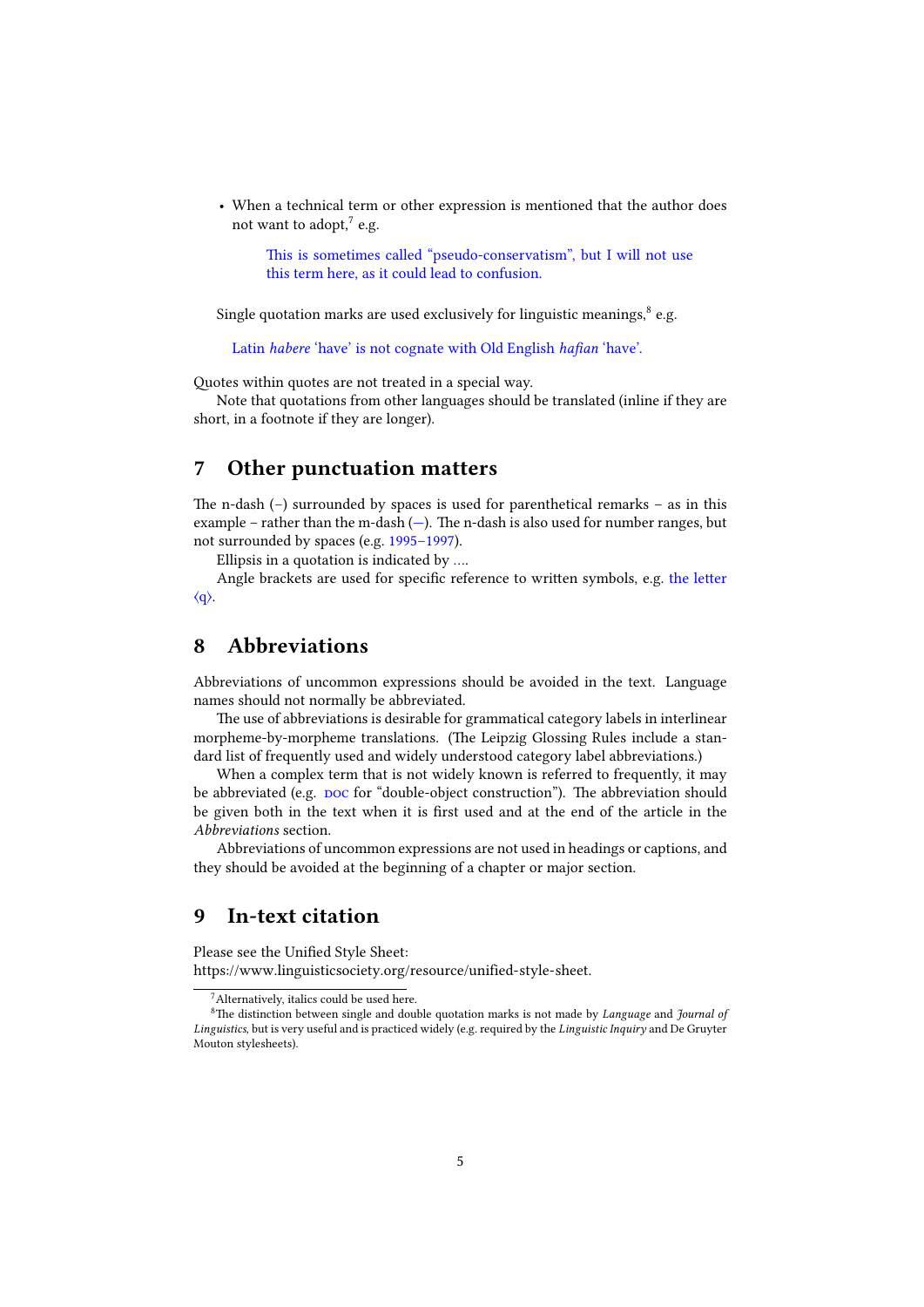## **10 Numbered examples**

A hallmark of many linguistics articles is the use of numbered examples. Unless they are from English (or more generally, the language of the article), they must be glossed and translated. Glossing refers to the use of interlinear word-by-word or morphemeby- morpheme translations, as described in detail in the Leipzig Glossing Rules.

Example numbers are enclosed in parentheses. When there are multiple examples ("sub-examples") under a single number, they are distinguished by the letters a, b, etc.

# (2) a. *She saw him.*

b. *He saw her.*

But when a numbered example is not glossed and translated (i.e. in English works, when it is from English), it may be in roman (non-italic) type. Thus, (2a-b) could alternatively be printed in roman.

Cross-references to examples use numbers in parentheses as well, $9$  but when a cross-reference occurs inside parentheses, the parentheses around the numbers can be omitted:

As shown in (6) and (8-11), this generalization extends to transitive constructions, but (29b) below constitutes an exception.

#### In all other environments, the stress is on the second syllable (see 15a-d).

When an example is from a language other than the language of the main text, it is provided with an interlinear gloss (with word-by-word alignment) in the second line, as well as with an idiomatic translation in the third line, e.g.

#### (3) *Storm-ur-inn* storm-NOM-DET drove boat.ACC-DET on land *rak bát-inn á land.* (Icelandic) 'The storm drove the boat ashore.'

The precise conventions for interlinear glossing are given in the Leipzig Glossing Rules, which have become a worldwide standard. The most important principle is that each element of the primary text corresponds to an element in the gloss line, and boundary symbols (especially the word-internal boundary symbol - and the clitic boundary symbol =) have to be present both in the primary text and in the gloss. Abbreviated category labels are set in small capitals, and the idiomatic translation is surrounded by single quotes. A list of abbreviations is provided at the end of the article (or at the beginning of a monograph).

Example sentences usually have normal capitalization at the beginning and normal punctuation (usually a period) at the end. The gloss line has no capitalization and no punctuation. The idiomatic translation again has normal capitalization and punctuation, as seen in (3) above. When the example is not a complete sentence, as in (4), there is no capitalization and no punctuation.

#### (4) *das Kind,* the child.NOM who.DAT you.NOM helped have *dem du geholfen hast* (German) 'the child that you helped'

<sup>9</sup>This is the most widespread practice, although the Language stylesheet omits the parentheses in crossreferences.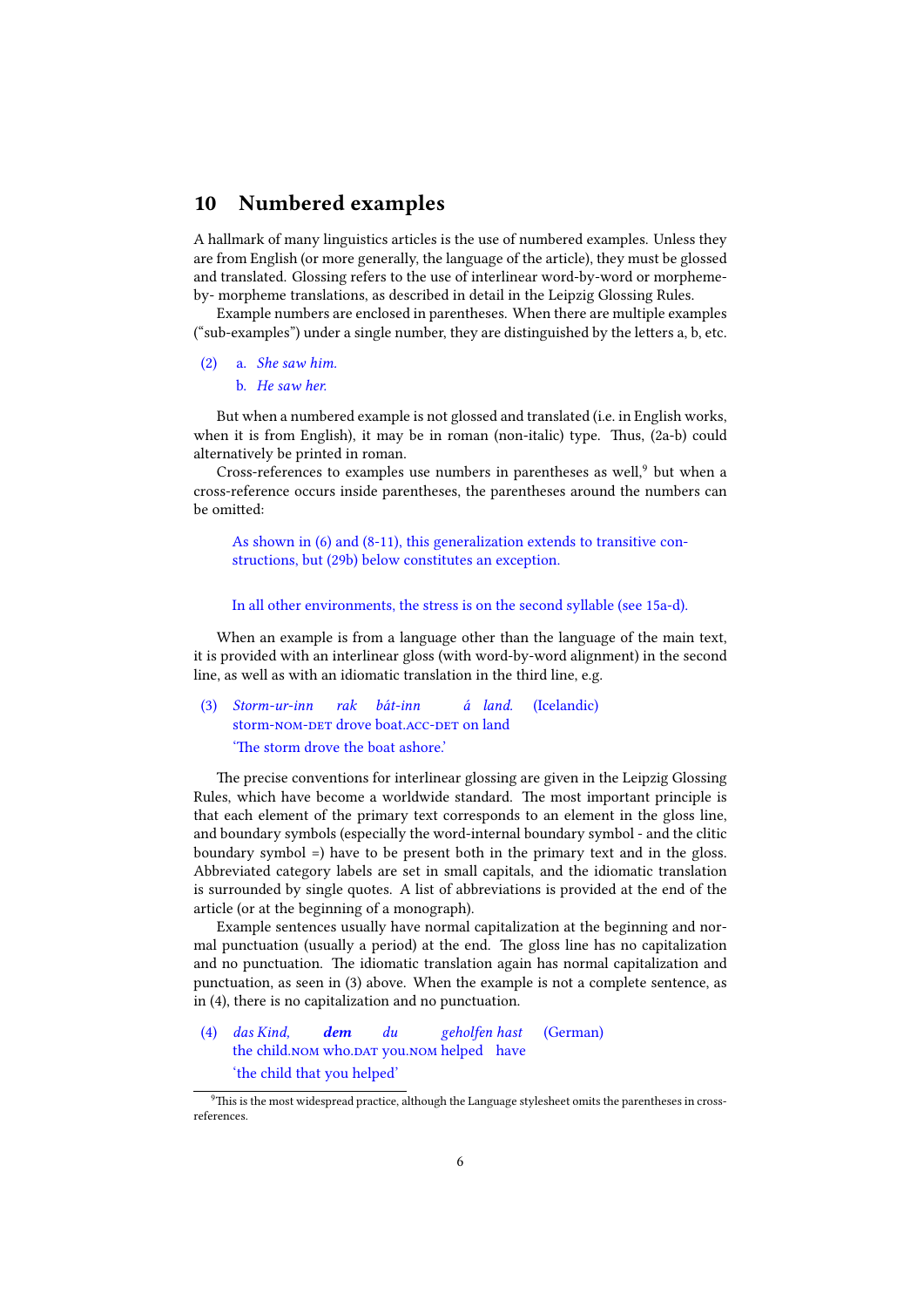When the language is not normally used as a written language, the primary text may lack initial capitalization and normal punctuation, e.g.

(5) Hatam *a-yai bi-dani mem di-ngat i* 2sG-get to-me for 1SG-see Q 'Would you give it to me so that I can see it?' (Reesink 1999: 69)

When multiple languages are mentioned in a single text, the name of the language may be given to the right of the example (as in 3-4), or in the line next to the example number, as in (5) and (6a-b).

(6) Sakha a. *En bytaan buol-uoq-uŋ* you slow be-FUT-2sG 'You will be slow.' (Baker 2012: 7) b. \* *En bytaan-yaq-yŋ* you slow-FUT-2sG ('You will be slow.') (Baker 2012: 7)

Ungrammatical examples can be given a parenthesized idiomatic translation, as in (6b). A literal translation may be given in parentheses after the idiomatic translation, e.g.

```
(7) Japanese
     Tsukue
no
ue
ni
hon
ga
aru.
     table GEN top at book SBJ be
     'There is a book on the table.' (Lit. 'At the top of the table is a book.')
```
The object-language text may be given in two lines, one unanalyzed ("surface") line, and an analyzed line, which may contain a more abstract representation, e.g.

```
(8) Karbi
    amatlo
    amāt=lo
     and.then=FOC this agree-NEG-RL
                   la
kroikrelo
                   là
krōi-Cē-lò
     'And then, she disagreed.' (Konnerth 2014: 286)
```
Square brackets (e.g. to indicate constituents) are never set in italics, even when the text is in italics.

# **11 Source indications**

All numbered examples should have a source with the exception of trivial sentences. These sources are standardly given directly after the idiomatic translation, as in the following examples (see also (5-6) and (8) above):

(9) Luganda *Maama a-wa-dde* Mother she.PRS-give-PRF father money *taata ssente.* 'Mother has given father money.' (Ssekiryango 2006: 67)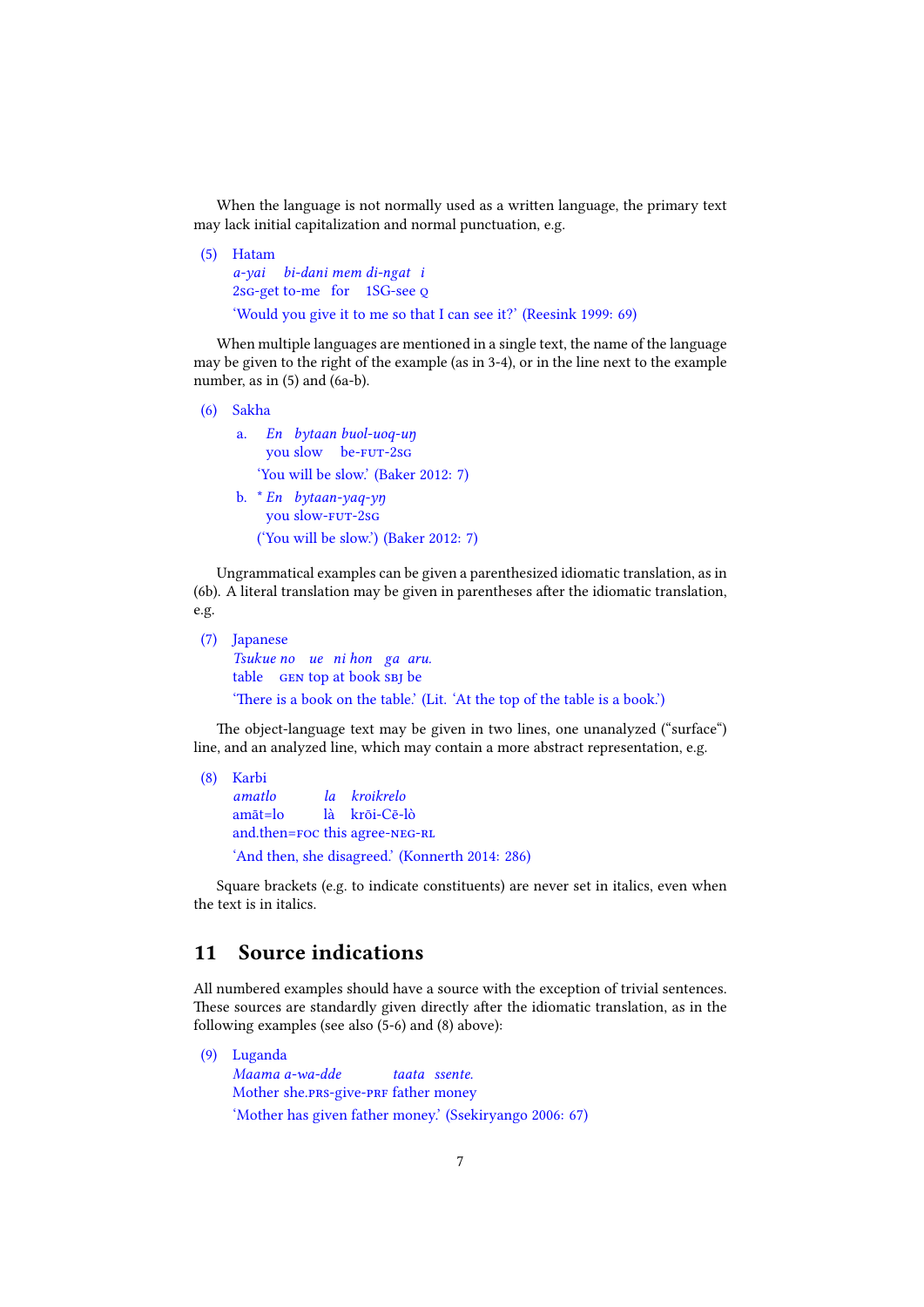(10) Jalonke *I sig-aa xon-ee* 2sG go-IPFV stranger-DET at *ma.* 'You are going to the stranger.' [Mburee 097]

When the source is not a bibliographical reference, but is the name of a text or corpus (perhaps unpublished), as in (10), the source is given in square brackets and the article must contain a special section at the end where more information about the sources is given. (When the source indication is unique and quite long, it may of course alternatively be given in a footnote, e.g. when it is a long URL.)

# **12 Tables and figures**

Tables and figures are numbered consecutively (Table 1, Table 2; Figure 1, Figure 2, etc.). Each table must be mentioned in the running text and identified by its number. They appear in the text as close as possible to the place where they are mentioned.

Each table and each figure has a caption. The caption precedes a table and follows a figure. If it is not a complete sentence, it is not followed by a period.

Tables generally have a top line and a bottom line plus a line below the column headers, e.g.

| Table 1: Frequency of some English nouns (BNC) |       |          |      |         |
|------------------------------------------------|-------|----------|------|---------|
| SG                                             |       | PL       |      | % of sg |
| person                                         | 24671 | persons  | 4034 | 86%     |
| house                                          | 49295 | houses   | 9840 | 83%     |
| hare                                           | 488   | hares    | 136  | 78%     |
| bear                                           | 1182  | bears    | 611  | 65%     |
| feather                                        | 487   | feathers | 810  | 38%     |

Footnotes should not be used in Tables. There relevant information should be either given in the running text or in the caption.

# **13 Cross-references in the text**

Cross-references to chapters, tables, figures or footnotes use the capitalized names for these items (e.g. Chapter 4, Section 5, Figure 3, Table 2, Footnote 17). Abbreviations like "Fig. 3", "Ch. 4", or "n. 17" are not used.

Cross-references to sections can optionally use the  $\S$  character (e.g.  $\S$ 2.3).

## **14 Footnotes**

Superscript footnote numbers follow punctuation, though exceptionally it may follow an individual word.

Footnote numbers start with 1. The acknowledgements are printed as a separate section following the body of the text, not as a footnote. Likewise, abbreviations and other notational conventions are given in a separate section (following the acknowledgements, see §1 above).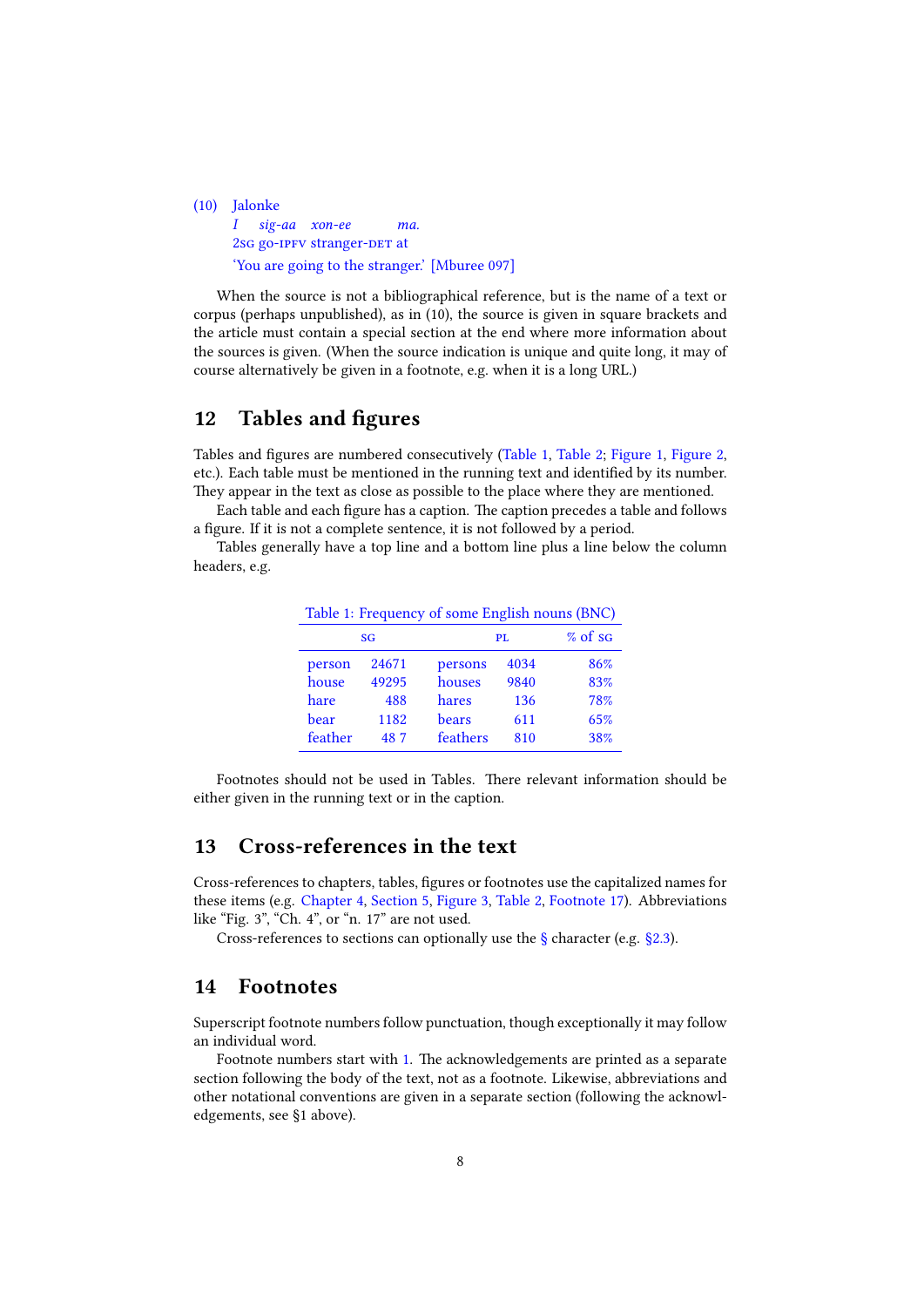Numbered examples in footnotes have the numbers  $(i)$ ,  $(ii)$ , etc. If there are subexamples, they have the numbers (i.a), (i.b), etc.

# **15 Non-Latin scripts**

All forms in languages that are not normally written with the Latin alphabet (such as Japanese or Armenian) should (additionally) be given in transcription or transliteration.

When the article is entirely about a particular language, the original script should not be omitted, at least in numbered examples.

Non-Latin forms need not be printed in italics.

# **16 List of references**

The list of references at the end of an article has the heading References (or Bibliography at the end of a monograph). The entries are listed alphabetically.

#### **16.1 General points**

For the formatting, the Generic Style Rules follow the 2007 Unified Style Sheet for Linguistics in almost all respects.

It should be noted especially that

- the names of authors and editors should be given in their full form as in the publication, without truncation of given names (but note that some authors habitually use initials only, e.g. J. K. Rowling and R. M. W. Dixon; these count as full)
- page numbers are obligatory
- journal titles are not abbreviated
- main title and subtitle are separated by a colon, not by a period.

#### **16.2 General formatting rules**

Additional nonstandard parts may follow the reference in parentheses.

#### **16.3 Optional parts**

The book title may be followed by series information (series title plus series number), given in parentheses:

Lahiri, Aditi (ed.). 2000. *Analogy, leveling, markedness: Principles of change in phonology and morphology* (Trends in Linguistics 127). Berlin: Mouton de Gruyter.

Series titles have special capitalization, like journal titles (see §2).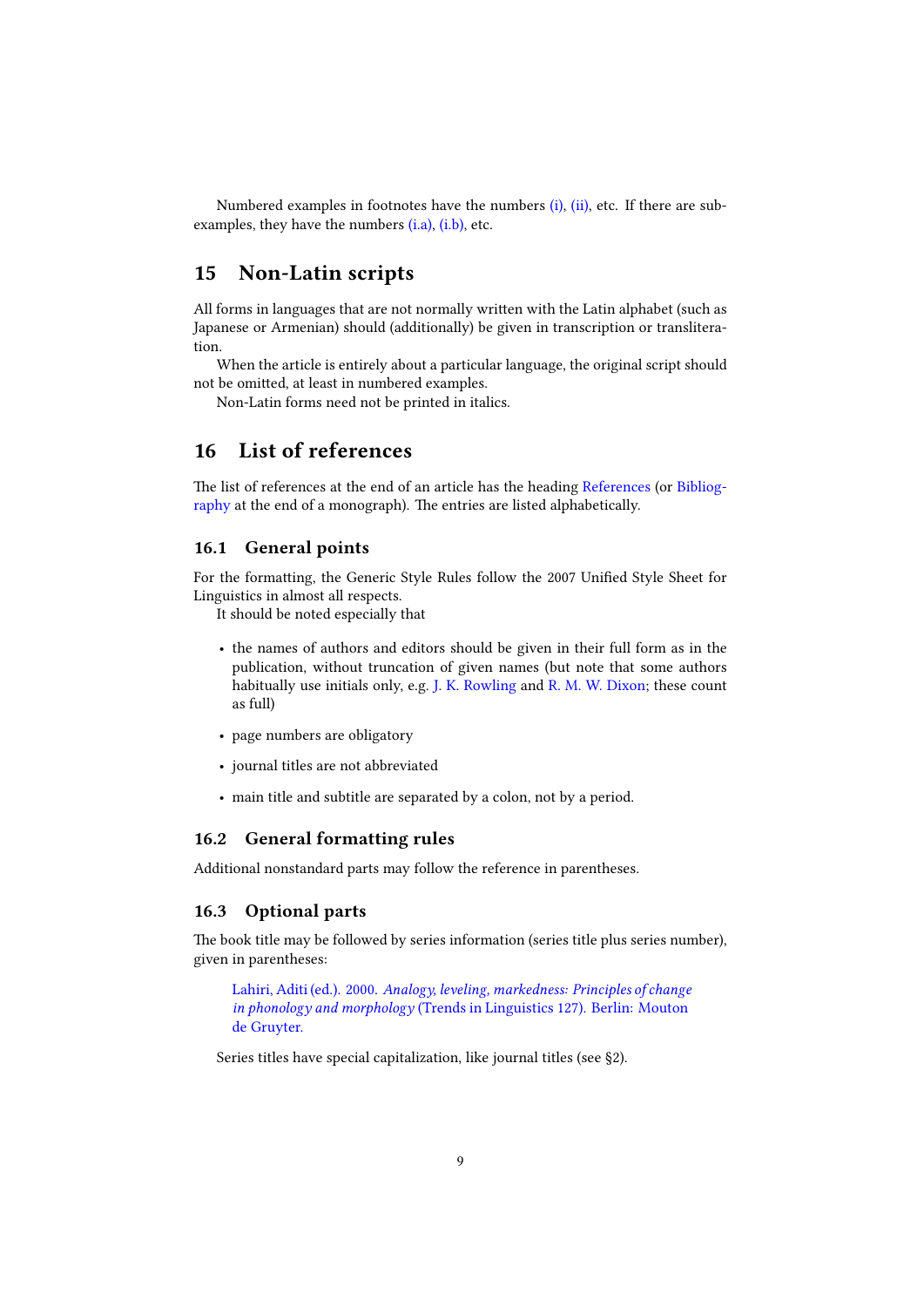#### **16.4 Author surnames and given names**

Surnames with internal complexity are never treated in a special way.  $^{10}$  Thus, Dutch or German surnames that begin with van or von (e.g. van Riemsdijk) or French and Dutch surnames that begin with with de (e.g. de Groot) are treated just like Belgian surnames (e.g. De Schutter) and Italian surnames (e.g. Da Milano) and are alphabetized under the first part, even though they begin with a lower-case letter. Thus, the following names are sorted alphabetically (i.e. mechanically) as indicated.

Da Milano, Federica de Groot, Casper De Schutter, Georges de Saussure, Ferdinand … van der Auwera, Johan Van Langendonck, Willy van Riemsdijk, Henk von Humboldt, Wilhelm

When they occur in the prose text, they are not treated in a special way either, i.e. they have lower case unless they occur at the begining of a sentence (this is in line with the French and German practice, $11$  but in contrast to the Dutch practice), e.g.

as has been claimed by van Riemsdijk & Williams (1981)

Chinese and Korean names may be treated in a special way: As the surnames are often not very distinctive, the full name may be given in the in-text citation, e.g.

the neutral negation *bù* is compatible with stative and activity verbs (cf. Teng Shou-hsin 1973; Hsieh Miao-Ling 2001; Lin Jo-wang 2003)

#### **16.5 Internet publications**

Regular publications that are available online are not treated in a special way, as this applies to more and more publications anyway.

When citing a web resource that is not a regular scientific publication, this should be treated like a book, to the extent that this is possible, e.g.

Native Languages of the Americas. 1998–2014. *Vocabulary in Native American languages: Salish words.* (http://www.native-languages.org/salish\_ words.htm) (Accessed 2014-12-02.)

Internet publications should list the DOI if it is available. In these cases, the URL is not listed.

 $10$ This is a simplification over the 2007 Unified Style Sheet, which treats "names with von, van, de, etc." in a special way.

<sup>&</sup>lt;sup>11</sup>With classical authors such as de Saussure and von Humboldt, the first part of the name can be (and is often) omitted. But this is not possible with modern names (e.g. von Heusinger, never \*Heusinger).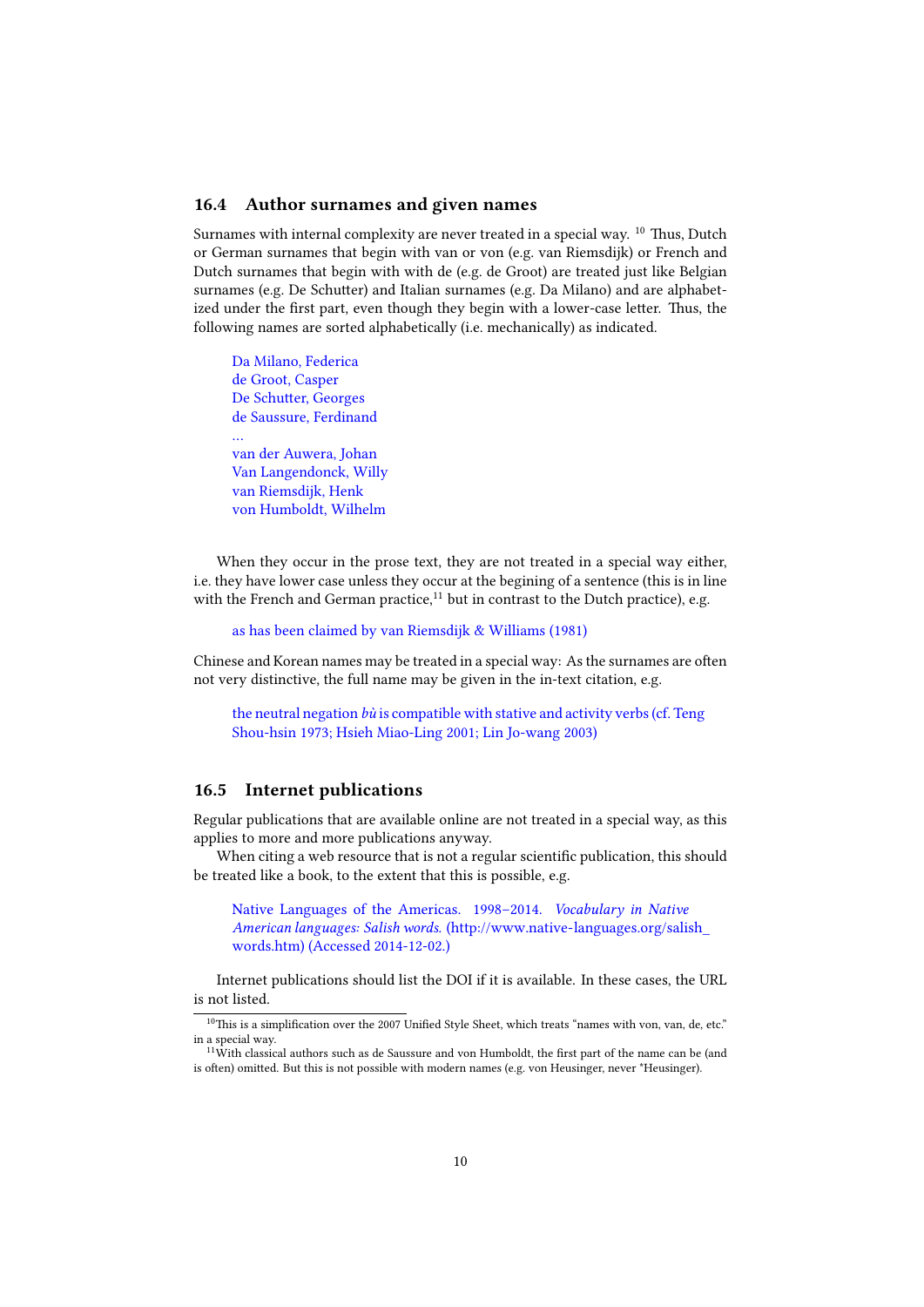#### **16.6 Miscellaneous**

Books may include a volume number, separated from the book title by a comma:

Rissanen, Matti. 1999. Syntax. In Lass, Roger (ed.), *Cambridge history of the English language*, vol. 3, 187–331. Cambridge: Cambridge University Press.

And there may be information about the edition, following the book title:

Croft, William. 2003. *Typology and universals*. 2nd edn. Cambridge: Cambridge University Press.

If a publisher is associated with several cities, only the first one needs to be given, e.g. Berlin: De Gruyter Mouton, or Amsterdam: Benjamins.

Other nonstandard types of information may follow the standard parts in parentheses, e.g.

Mayerthaler, Willi. 1988. *Morphological naturalness*. Ann Arbor: Karoma. (Translation of Mayerthaler 1981.)

Titles of works written in a language that readers cannot be expected to know may be accompanied by a translation, given in brackets:

Haga, Yasushi. 1998. *Nihongo no shakai shinri* [Social psychology in the Japanese language]. Tokyo: Ningen no Kagaku Sha.

Li, Rulong. 1999. *Minnan fangyan de daici* [Demonstrative and personal pronouns in Southern Min]. In Li, Rulong & Chang, Song-Hing (eds). Daici [Demonstrative and personal pronouns], 263–287. Guangzhou: Ji'nan University Press.

If the title is not only in a different language, but also in a different script, it may be given in the original script, in addition to the transliteration (following it in parentheses). Likewise, the name of the author may be given in the original script, as follows:

Plungian, Vladimir A. (Плунгян, Владимир А.) 2000. *Obščaja morfologija: Vvedenie v problematiku* (Общая морфология: Введение в проблематику) [General morphology: Introduction to the issues]. Moskva: URSS.

Chen, Shu-chuan (陳淑娟). 2013. Taibei Shezi fangyan de yuyin bianyi yu bianhua (台北社子方 言的語音變異與變化) [The sound variation and change of Shezi dialect in Taipei city]. *Language and Linguistics* 14(2). 371–408.

The place of publication is a city. Extra information about larger bodies (countries (Paris, France), states (Los Angeles, CA), provinces (Vancouver, BC)) is not given.